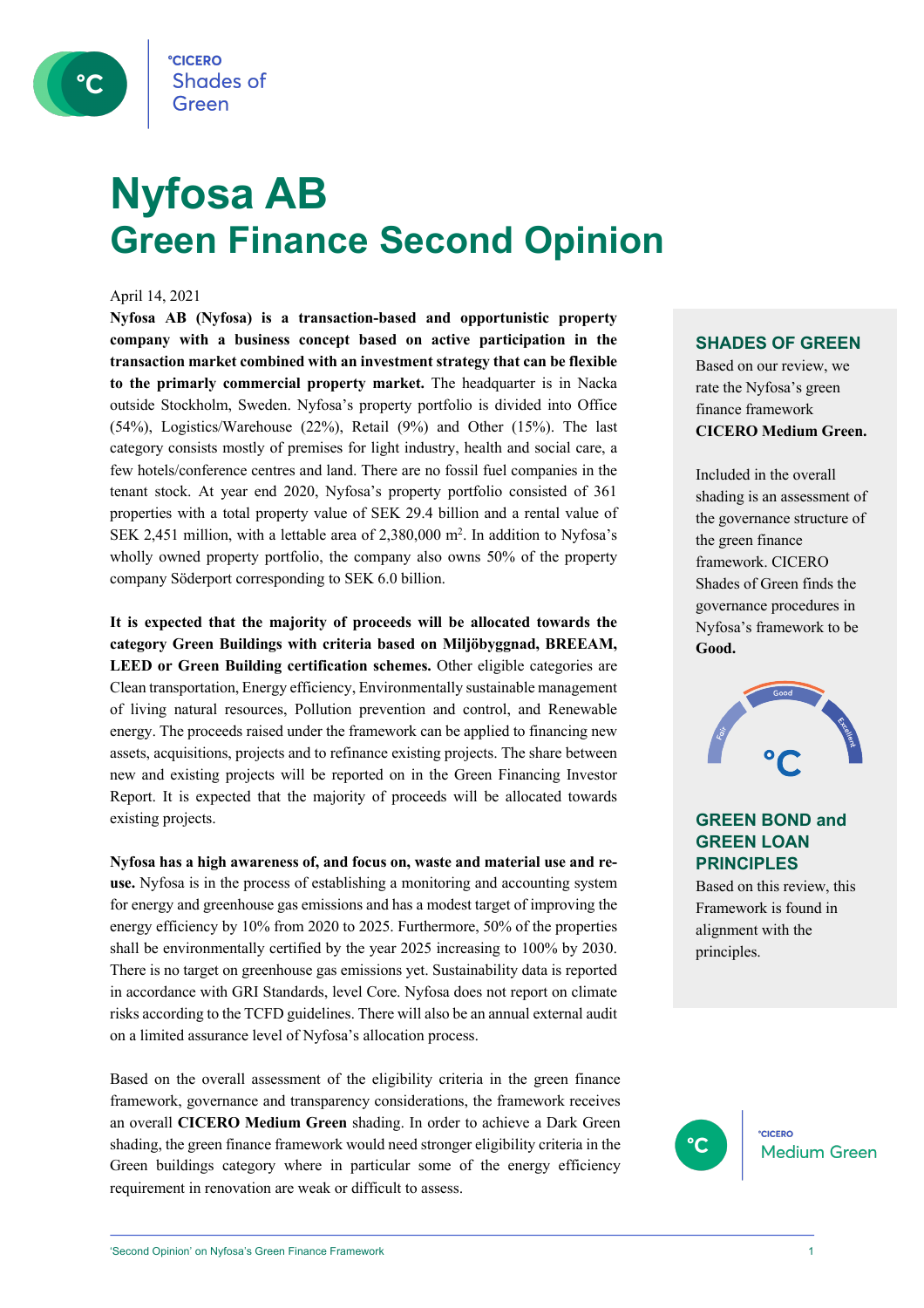

# **Contents**

| 1              |                                                                                                                                                                                                                                         |    |
|----------------|-----------------------------------------------------------------------------------------------------------------------------------------------------------------------------------------------------------------------------------------|----|
|                |                                                                                                                                                                                                                                         |    |
| $\overline{2}$ | Brief description of Nyfosa's green finance framework and related policies _________________________4                                                                                                                                   |    |
|                |                                                                                                                                                                                                                                         |    |
|                |                                                                                                                                                                                                                                         |    |
|                |                                                                                                                                                                                                                                         |    |
|                |                                                                                                                                                                                                                                         |    |
|                |                                                                                                                                                                                                                                         |    |
| 3              |                                                                                                                                                                                                                                         |    |
|                |                                                                                                                                                                                                                                         |    |
|                |                                                                                                                                                                                                                                         |    |
|                |                                                                                                                                                                                                                                         |    |
|                |                                                                                                                                                                                                                                         |    |
|                |                                                                                                                                                                                                                                         |    |
|                |                                                                                                                                                                                                                                         |    |
|                |                                                                                                                                                                                                                                         |    |
|                | <b>Appendix 1:</b> Referenced Documents List <b>Example 2008 Contract Contract Contract Contract Contract Contract Contract Contract Contract Contract Contract Contract Contract Contract Contract Contract Contract Contract Cont</b> | 15 |
|                | <b>Appendix 2:</b> About CICERO Shades of Green                                                                                                                                                                                         | 16 |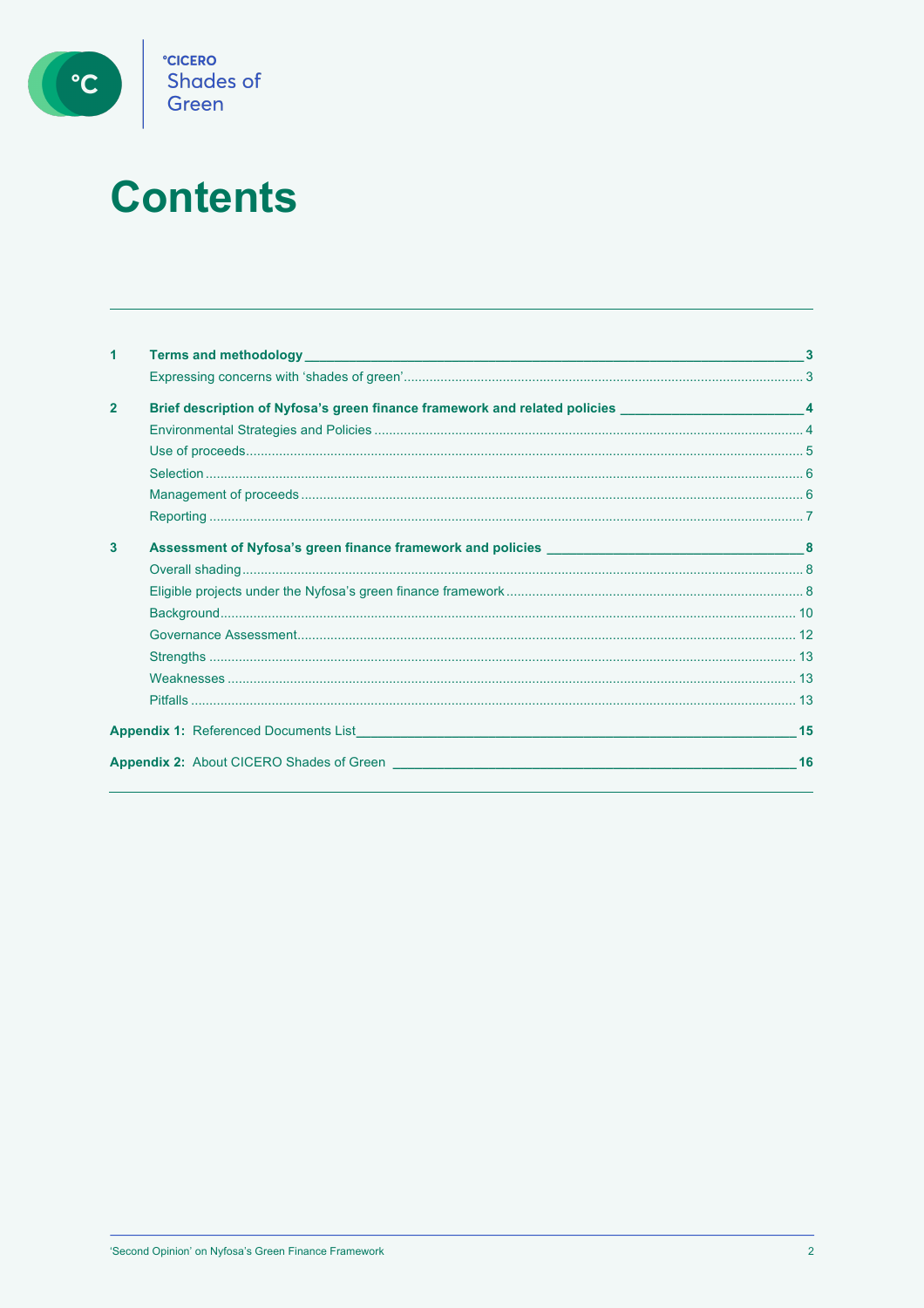

**CICERO Shades of** 

## **1 Terms and methodology**

This note provides CICERO Shades of Green's (CICERO Green) second opinion of the client's framework dated March 2021**.** This second opinion remains relevant to all green bonds and/or loans issued under this framework for the duration of three years from publication of this second opinion, as long as the framework remains unchanged. Any amendments or updates to the framework require a revised second opinion. CICERO Green encourages the client to make this second opinion publicly available. If any part of the second opinion is quoted, the full report must be made available.

The second opinion is based on a review of the framework and documentation of the client's policies and processes, as well as information gathered during meetings, teleconferences and email correspondence.

### **Expressing concerns with 'shades of green'**

CICERO Green second opinions are graded dark green, medium green or light green, reflecting a broad, qualitative review of the climate and environmental risks and ambitions. The shading methodology aims to provide transparency to investors that seek to understand and act upon potential exposure to climate risks and impacts. Investments in all shades of green projects are necessary in order to successfully implement the ambition of the Paris agreement. The shades are intended to communicate the following:

## CICERO Shades of Green



Dark green is allocated to projects and solutions that correspond to the long-term vision of a low carbon and climate resilient future. Fossil-fueled technologies that lock in long-term emissions do not qualify for financing. Ideally, exposure to transitional and physical climate risk is considered or mitigated.

short-term GHG emission reductions, but need to be managed to avoid extension of

equipment lifetime that can lock-in fossil fuel elements. Projects may be exposed to the

physical and transitional climate risk without appropriate strategies in place to protect them.



Medium green is allocated to projects and solutions that represent steps towards the long-term vision, but are not quite there yet. Fossil-fueled technologies that lock in longterm emissions do not qualify for financing. Physical and transition climate risks might be considered.



Efficiency investments for fossil fuel technologies where clean alternatives are not available

Bridging technologies such as

plug-in hybrid buses

Wind energy projects with a strong

integrates environmental concerns

governance structure that

Examples

Sound governance and transparency processes facilitate delivery of the client's climate and environmental ambitions laid out in the framework. Hence, key governance aspects that can influence the implementation of the green finance are carefully considered and reflected in the overall shading. CICERO Green considers four factors in its review of the client's governance processes: 1) the policies and goals of relevance to the green finance framework; 2) the selection process used to identify and approve eligible projects under the framework, 3) the management of proceeds and 4) the reporting on the projects to investors. Based on these factors, we assign an overall governance grade: Fair, Good or Excellent. Please note this is not a substitute for a full evaluation of the governance of the issuing institution, and does not cover, e.g., corruption.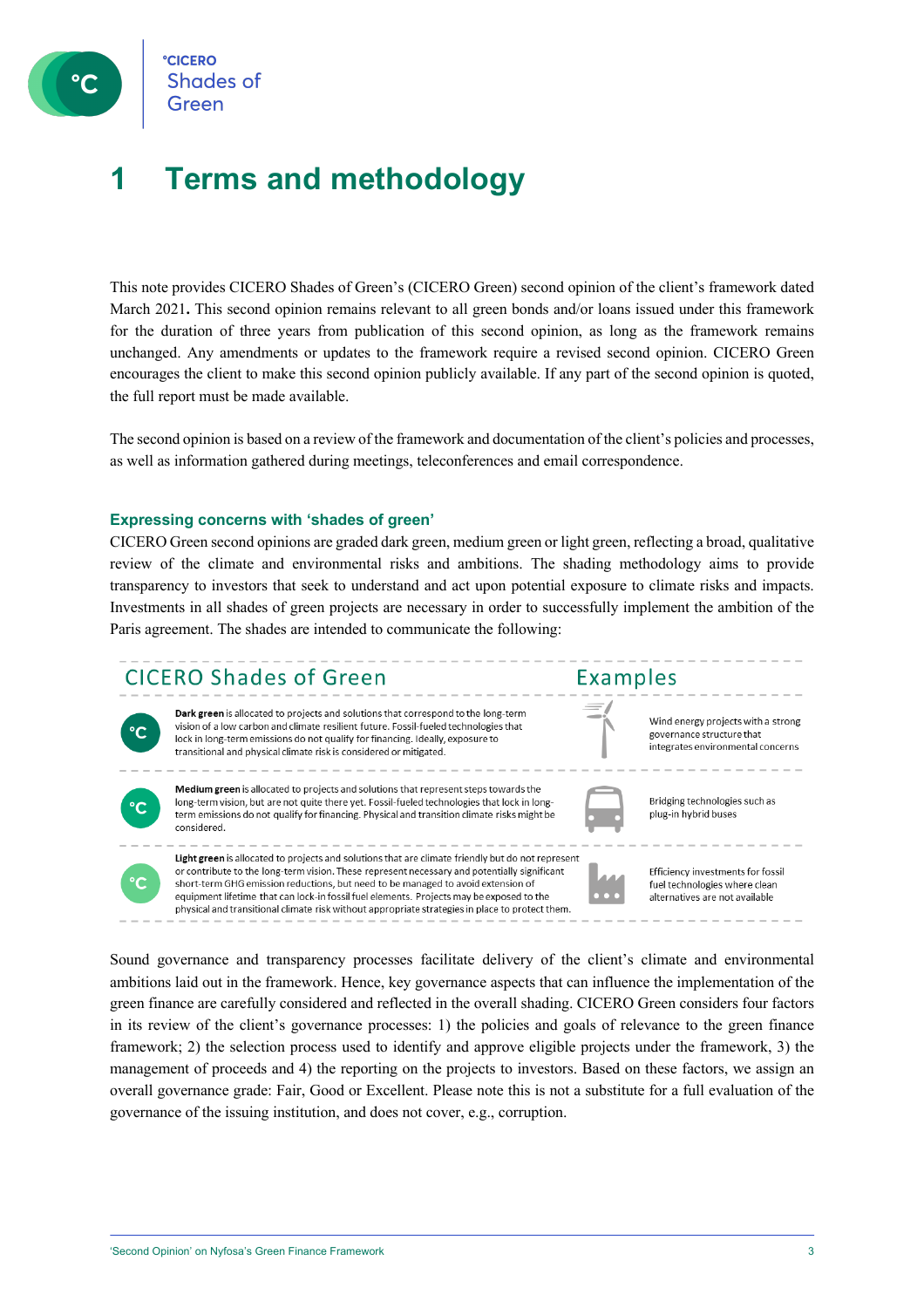

## **2 Brief description of Nyfosa's green finance framework and related policies**

Nyfosa is a transaction-based and opportunistic property company with a business concept based on active participation in the transaction market combined with an investment strategy that can be flexible to the property market. These investments may be made in properties or property portfolios that are often on the peripheral in terms of the types of investments preferred by other operators. The emphasis is on identifying value and assessing the development potential to leverage business opportunities that may lead to a portfolio of high-yielding properties, primarily commercial. The headquarter is in Nacka just outside Stockholm, Sweden. Nyfosa's property portfolio is divided into the categories (percentage of property values in parenthesis): Office (54%), Logistics/Warehouse (22%), Retail (9%) and Other (15%). This last category consists mostly of premises for "light" industry, health and social care, a few hotels/conference centres and land. There are no fossil fuel companies in the tenant stock. At year end 2020, Nyfosa's property portfolio consisted of 361 properties with a total property value of SEK 29.4 billion and a rental value of SEK 2,451 million, with a lettable area of 2,380,000 m<sup>2</sup>. The properties, all without fossil fuel heating, are distributed throughout Sweden and are mainly located in growth municipalities and transport hubs. Nyfosa can provide 100% renewable electricity to all of their properties.

In addition to Nyfosa's wholly owned property portfolio, the company also owns 50% of the property company Söderport corresponding to SEK 6.0 billion (see https://nyfosa.se/fastigheter/soderport/).

## **Environmental Strategies and Policies**

The vision for Nyfosa's sustainability work is to run the business in such a way that future profits can be secured without jeopardizing present or future generations. They do this by striving to reduce their climate emissions and taking social responsibility both locally and globally. Nyfosa's work in sustainability is based on the 17 UN Sustainable Development Goals and the 10 Principles of the UN Global Compact for sustainable enterprises. The Head of Sustainability and Project Development has the overall responsibility for the sustainability agenda within the company and the ultimate responsibility falls on the CEO. The environmental work is an ongoing process in Nyfosa and the environmental policy is renewed annually by the board.

It is Nyfosa's intention to follow the best practices in relation to Green Bonds and Loans, as the market standards develop and as the EU classification of environmentally sustainable economic activities, the EU Taxonomy, enter into force. Therefore, the Framework may be amended and/or updated to reflect the changes in market practice. Nyfosa does not report on climate risks according to the TCFD guidelines.

Nyfosa has as efficiency target that by 2025, energy consumption per square meter will have fallen by 10% compared to 2020. Furthermore, 50% of the properties owned for the entire year must be environmentally certified by the year 2025 and 100% of the properties must be environmentally certified by 2030. As of March 2021, 11 properties are environmentally certified.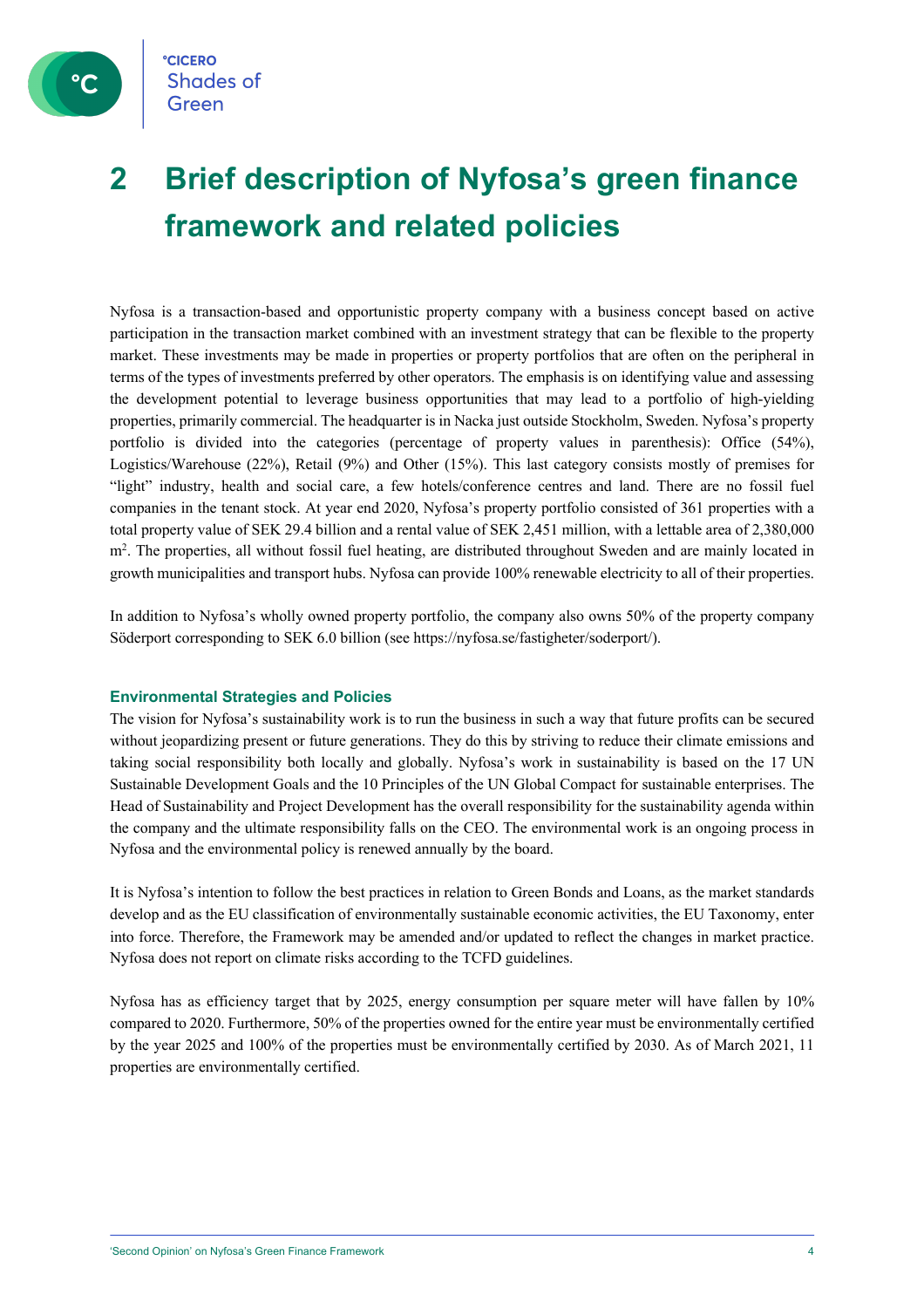**CICERO Shades of** 

One of the Nyfosa's sustainability goals for 2021 is to get adopted a code of conduct for the company's suppliers and the suppliers' confirmation of it<sup>1</sup>. The code of conduct places demands on the suppliers' choice of materials, waste management and transport to and from the properties.

Sustainability data is reported in accordance with GRI Standards, level Core, and consumption data is reported in accordance with SASB (Sustainability Accounting Standards Board). Calculations of CO2 emissions come from the energy monitoring system Mestro and are based on standard calculations.  $CO<sub>2</sub>$  emissions from electricity production are based on Nyfosa's electricity trading agreement with Vattenfall, calculated on the life cycle of electricity production (8.45 gCO2/kWh in 2020). For district cooling, the emission factor for Swedish average district cooling is used, which was 19.96  $g/kWh$ . CO<sub>2</sub> emissions for district heating are based on the energy companies' own figures compiled annually by the organization Energiföretagen and are not temperature corrected<sup>2</sup>.

Partial data from properties where Nyfosa can control the use of energy shows an energy use per square meter as depicted in figure 1. We note an overall 7% decline from 2019 to 2020. Energy consumption in the like-for-like portfolio on December 31, 2020 was 101 kWh/m2 , down from 109 kWh/m2 in 2019. The total energy consumption in the like-for-like portfolio on December 31, 2020 was 104.0 GWh, up from 99.0 GWh in 2019. The increase is explained by the fact that the total data collection within the portfolio is higher in 2020 than in 2019. The majority of the energy use is from district heating.



**Figure 1 Energy intensities by types of property.**

For CO2 emissions, scope 2 and 3 were reported already for the year 2019, while scope 1 emissions was reported for the first time for the year 2020. The sum of total emissions were then 5.4 ktCO<sub>2</sub>, of which 4.8 ktCO<sub>2</sub> was scope 2 emissions. The increase in scope 2+3 emissions from 2019 to 2020 was 32%, which is explained by the fact that the property portfolio has increased. Measured as scope 2 emission intensity, the number decreased by 17%, from 3.5 to 2.9  $\text{kgCO}_2/\text{m}^2$ .

## **Use of proceeds**

The net proceeds from Nyfosa's issuances of green finance instruments will finance eligible projects (as defined in table 1 below) in part or in full, that promote environmental benefits as determined by Nyfosa and in line with Nyfosa's sustainability policy. The proceeds raised under the framework can be applied to financing new assets, acquisitions, projects and to refinance existing projects. The share between new and existing projects will be reported on in the Green Financing Investor Report (as defined below). It is expected that the majority of proceeds will be allocated towards existing projects.

The framework defines eligible projects in one of the following categories: Clean transportation, Energy efficiency, Environmentally sustainable management of living natural resources, Green buildings, Pollution prevention and control or Renewable energy. It is expected that the majority of proceeds will be allocated towards the category Green Buildings. Eligible Projects can be owned by Nyfosa directly or indirectly through subsidiaries.

<sup>&</sup>lt;sup>1</sup> This implies e.g., that the supplier must have knowledge of and control over its environmental impact; continuously work to improve environmental measures in its business activities; take choice of materials into account in reconstruction and extension work; apply the principle of precaution; implement a system whereby waste is disposed of in a proper manner so as to promote reuse and recycling; work to reduce emissions to air, soil and water and streamline its use of energy and resources.

 $2$  As the report is produced in the middle of the year, the environmental values for district heating are delayed by one year.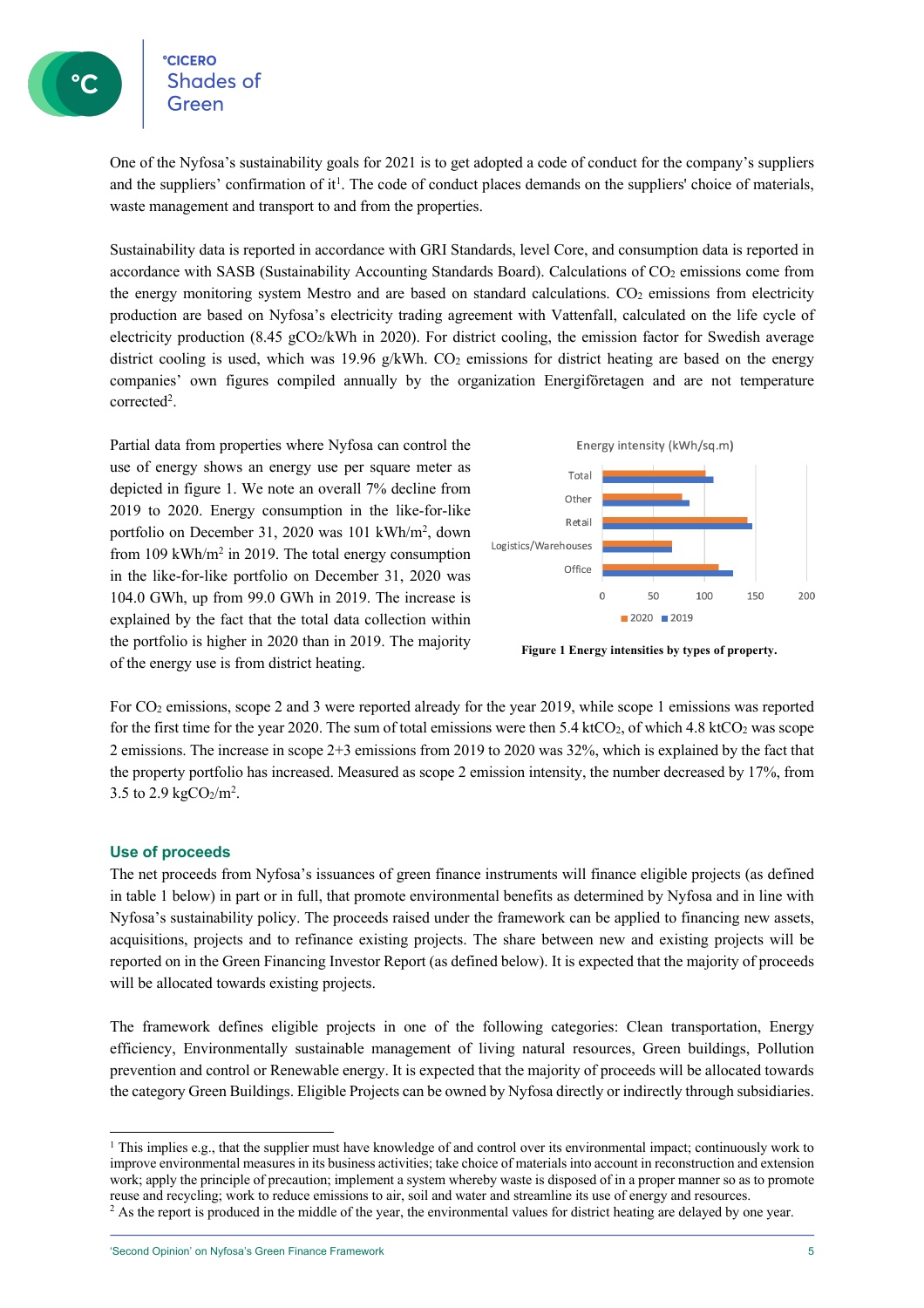**CICERO** eccero<br>Shades of

In addition to green finance instruments issued by Nyfosa in the capital market, Nyfosa may have green loans provided by lending institutions. Nyfosa will report the aggregate amount of green loans and specify each eligible asset that has been financed by a green loan in a separate section of the Green Financing Investor Report.

Green debt net proceeds will not be allocated to projects encompassing fossil energy production, nuclear energy generation, potentially scarce resource extraction (such as rare-earth elements) or fossil fuels, gambling or tobacco.

## **Selection**

The selection process is a key governance factor to consider in CICERO Green's assessment. CICERO Green typically looks at how climate and environmental considerations are considered when evaluating whether projects can qualify for green finance funding. The broader the project categories, the more importance CICERO Green places on the governance process.

Nyfosa has established a Green Finance Committee (GFC) to evaluate and select assets that are in line with the criteria set out in the use of proceeds section. A decision to allocate net proceeds will require a consensus decision by the GFC. Life cycle analyses are carried out for some of the larger projects. Screening for physical climate change risks is normal procedure. The committee meets at least on an annual basis or when needed. The Green Finance Committee is comprised of Head of Sustainability and Project Development, Head of Finance, Head of Property Management and Head of Financial Control.

The Green Finance Committee is responsible for evaluating the compliance of proposed assets with the eligibility criteria outlined in table 1, to ensure that the pool of eligible projects is aligned with the categories and criteria defined therein. Further, GFC will monitor on a regular basis that proceeds from the framework are allocated to eligible projects and that aggregated proceeds do not exceed the aggregated volume of the pool of eligible projects. GFC is responsible for replacing investments that no longer meet the eligibility criteria (e.g., following divestment, liquidation, concerns regarding alignment of underlying activity with eligibility criteria etc.) and for, on a best effort basis, reviewing and updating the content of the framework and managing any future updates of this document to reflect relevant changes in the Nyfosa's corporate strategy, technology and market developments (e.g., introduction of the EU Taxonomy).

## **Management of proceeds**

CICERO Green finds the management of proceeds of Nyfosa to be in accordance with the Green Bond and Green Loan Principles.

An amount equal to the net proceeds of any green financing raised will be credited to an earmarked account that will support Nyfosa's lending to eligible projects. So long as the green financing is outstanding and the earmarked account has a positive balance, funds may be deducted from the earmarked account and added to Nyfosa's lending pool in an amount up to all allocations made from that pool made in respect of the eligible projects. The earmarked account will ensure monitoring and tracking of proceeds. The ambition is to use the proceeds within one year and no later than two years from the time of issuance of the green bonds. All green finance instruments issued by Nyfosa will be managed on a portfolio level. This means that a green finance instrument will not be linked directly to one (or more) pre-determined eligible asset(s). The Head of Finance is responsible for the allocation of proceeds from the account. If, for any reason, an eligible asset ceases to comply with the requirements set out in the framework, such asset will be removed from the earmarked pool. Proceeds yet to be allocated towards eligible projects will be placed in the liquidity reserves and managed as such. Unallocated proceeds cannot be used to invest in fossil fuel related assets.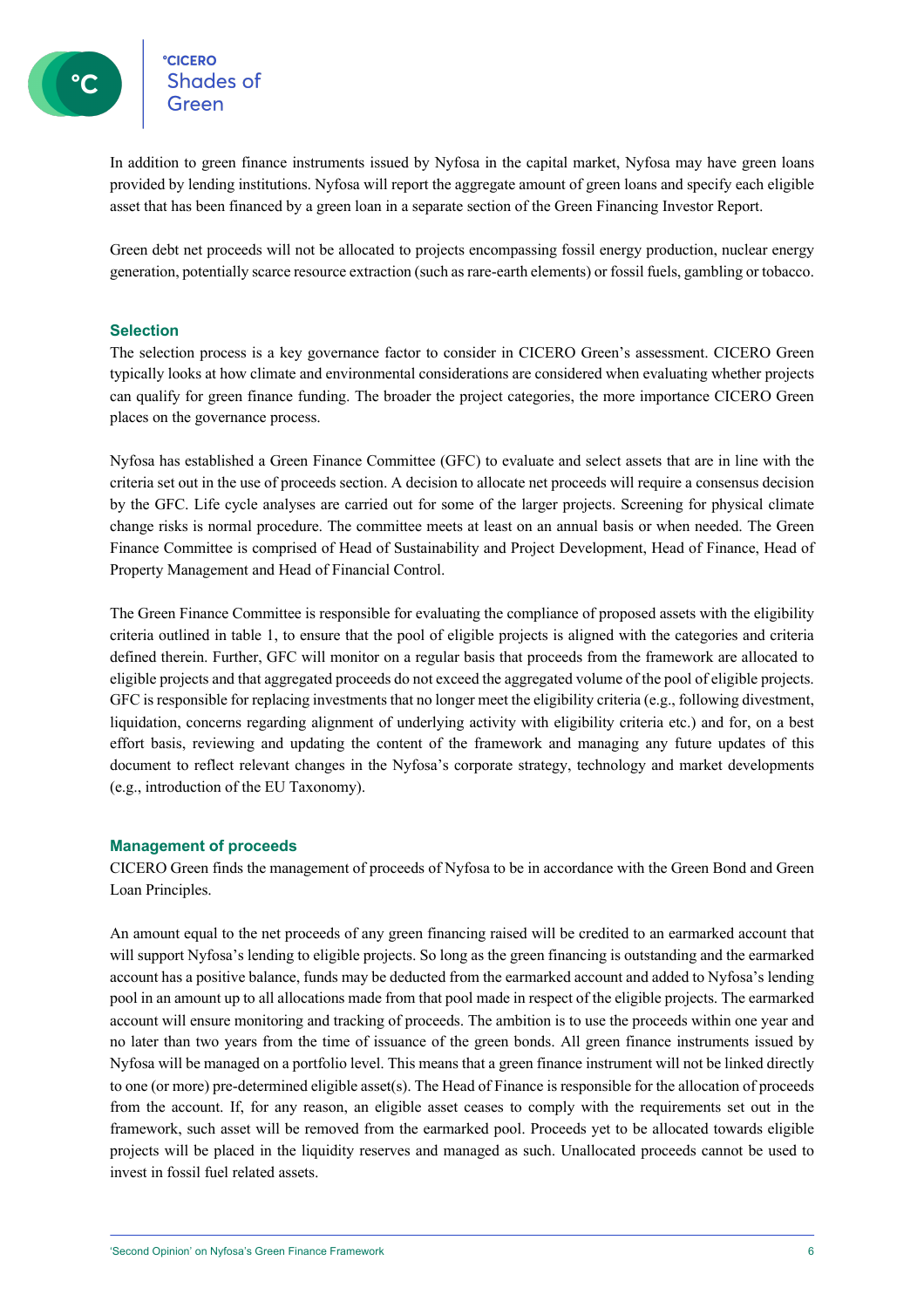## **Reporting**

Transparency, reporting, and verification of impacts are key to enable investors to follow the implementation of green finance programs. Procedures for reporting and disclosure of green finance investments are also vital to build confidence that green finance is contributing towards a sustainable and climate-friendly future, both among investors and in society.

To enable investors to follow the development and to provide insight into prioritised areas, Nyfosa will provide a Green Financing Investor Report on an annual basis. The Green Finance Committee will be responsible for the reporting which will be made available at the web site www.nyfosa.se, and will be externally audited on a limited assurance level. Nyfosa intends to report on quantitative impact indicators where feasible and relevant data information is available.

Allocation reporting will include a description of the portfolio of eligible projects; type of financing instruments utilized and respective outstanding amounts; share of unallocated proceeds (if any); information on the split between new financing and re-financing; and a list of eligible projects including the amounts allocated per category and geography.

The investor reporting aims to disclose the environmental impact of the eligible projects financed under the framework, based on Nyfosa's financing share of each project. As Nyfosa can finance large and small eligible projects in the same category, the reporting will, to some extent, be aggregated. The impact assessment is provided with the reservation that not all related data can be covered and that calculations therefore will be on a best effort basis. E.g., if an energy optimization project is launched but yet fully implemented, Nyfosa will provide best estimates of future energy performance levels. The impact assessment will, if applicable, be based on the Key Performance Indicators (KPIs) related to the eligible project categories (cf. table 1) as follows:

- Clean Transportation: The number of installed charging stations for electric vehicles; the number of bicycles that a bicycle garage can accommodate.
- Energy Efficiency: Percentage of energy use reduced/avoided; energy efficiency increase (%); annual CO2 emissions reduced/avoided in tCO2.
- Environmentally Sustainable Management of Living Natural Resources: Each yearly report will include at least one example of an investment that has been financed with green net proceeds (if such a project has been financed). Nyfosa will describe the investment and the area of the installation (if applicable), as relevant information metrics.
- Green Buildings: Environmental certification; energy consumption disclosed by absolute consumption (kWh) and intensity (kWh/m<sup>2</sup>) per year; calculated carbon footprint disclosed by absolute emissions (tons  $CO<sub>2</sub>$ ) and intensity (kg $CO<sub>2</sub>/m<sup>2</sup>$ ) per year.
- Pollution prevention & control: Each yearly report will include at least one example (if applicable) of an investment in Pollution prevention & control investment that have been financed with green net proceeds. Nyfosa will emphasize on carbon savings, where applicable, as relevant performance metrics. Other KPI's will not be disclosed beforehand in this framework.
- Renewable Energy: Each yearly report will include at least one example (if applicable) of a Renewable energy investment that have been financed with green net proceeds. Nyfosa will emphasize on carbon savings, where applicable, as relevant performance metrics. Other KPI's will not be disclosed beforehand in this framework.

Green loans taken by Nyfosa may be provided by lending institutions that finance these by issuing green bonds. Nyfosa will report the aggregate amount of green loans taken and specify each eligible asset that has been financed by a green loan in a separate section of the Green Financing Investor Report.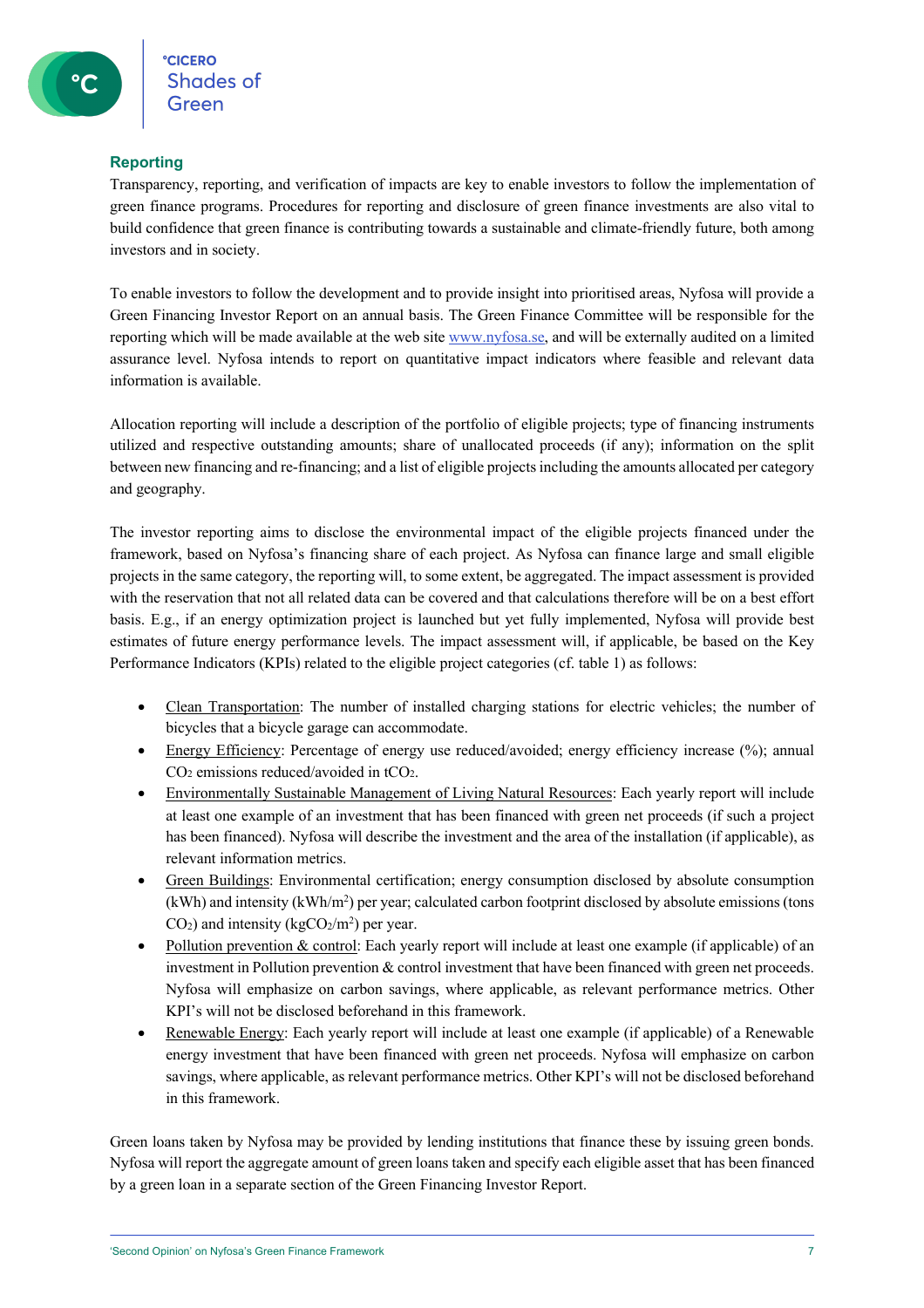

## **3 Assessment of Nyfosa's green finance framework and policies**

The framework and procedures for Nyfosa's green finance investments are assessed and their strengths and weaknesses are discussed in this section. The strengths of an investment framework with respect to environmental impact are areas where it clearly supports low-carbon projects; weaknesses are typically areas that are unclear or too general. Pitfalls are also raised in this section to note areas where Nyfosa should be aware of potential macrolevel impacts of investment projects.

## **Overall shading**

Based on the project category shadings detailed below, and consideration of environmental ambitions and governance structure reflected in Nyfosa's green finance framework, we rate the framework **CICERO Medium Green.**

### **Eligible projects under the Nyfosa's green finance framework**

At the basic level, the selection of eligible project categories is the primary mechanism to ensure that projects deliver environmental benefits. Through selection of project categories with clear environmental benefits, green finances aim to provide investors with certainty that their investments deliver environmental returns as well as financial returns. The Green Bonds Principles (GBP) state that the "overall environmental profile" of a project should be assessed and that the selection process should be "well defined".

The issuer's expectation is that most of net proceeds will initially be allocated to the category Green buildings with the rest allocated to the remaining categories.

| Category                       | Eligible project types                                                                                                                                                                                                                            | <b>Green Shading and some concerns</b>                                                                                                                                      |  |  |
|--------------------------------|---------------------------------------------------------------------------------------------------------------------------------------------------------------------------------------------------------------------------------------------------|-----------------------------------------------------------------------------------------------------------------------------------------------------------------------------|--|--|
| <b>Clean</b><br>transportation | Financing of clean transportation<br>solutions such as electric vehicles,<br>charging stations, bicycle garages,<br>pedestrian walkways, bicycle lanes and<br>other investments that support and<br>emphasize the use of clean<br>transportation. | <b>Dark Green</b><br>Only fully electric vehicles will be<br>eligible.<br>Charging stations may also serve hybrid<br>$\checkmark$<br>vehicles with a fossil fuel component. |  |  |
| <b>Energy</b>                  |                                                                                                                                                                                                                                                   | Financing of investments include energy Medium to Dark Green                                                                                                                |  |  |
| efficiency                     | retrofits such as the installation of more $\checkmark$                                                                                                                                                                                           | Efficiency measures in existing                                                                                                                                             |  |  |
|                                | efficient ventilation or heating system                                                                                                                                                                                                           | buildings is a good way to lower the                                                                                                                                        |  |  |
|                                | and adjusting light controls and light                                                                                                                                                                                                            | climate footprint of buildings, unless it                                                                                                                                   |  |  |
|                                | fittings. The Green Finance Committee                                                                                                                                                                                                             | involves fossil fuel elements which then                                                                                                                                    |  |  |
|                                | will only include investments where a                                                                                                                                                                                                             | can be locked in. The issuer informs us                                                                                                                                     |  |  |
|                                | minimum on 30% energy saving is                                                                                                                                                                                                                   | that no fossil-based systems will be                                                                                                                                        |  |  |
|                                | targeted and a minimum negative                                                                                                                                                                                                                   | involved, and no upgrading of fossil                                                                                                                                        |  |  |
|                                |                                                                                                                                                                                                                                                   | fuel technologies will be allowed.                                                                                                                                          |  |  |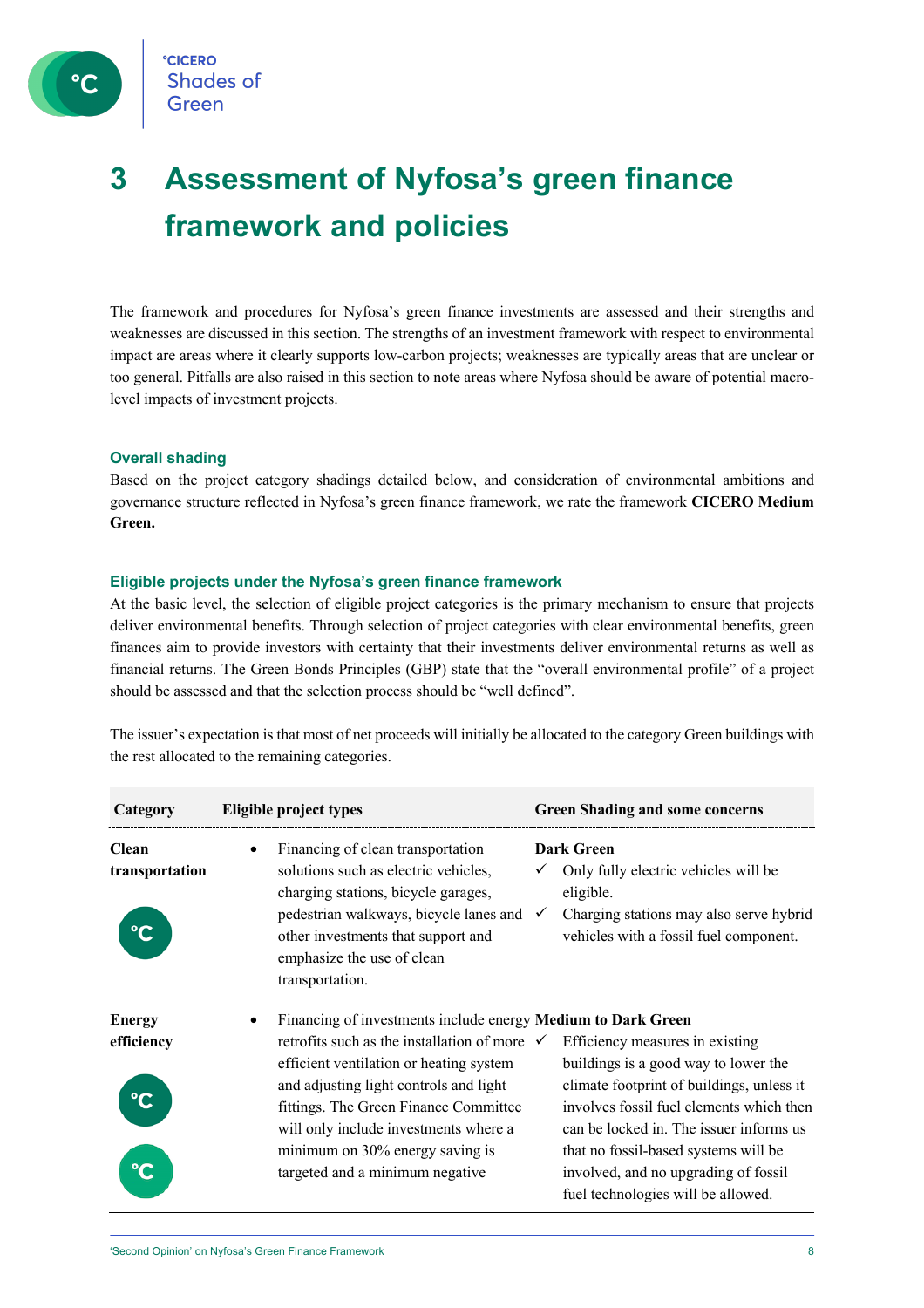

**CICERO**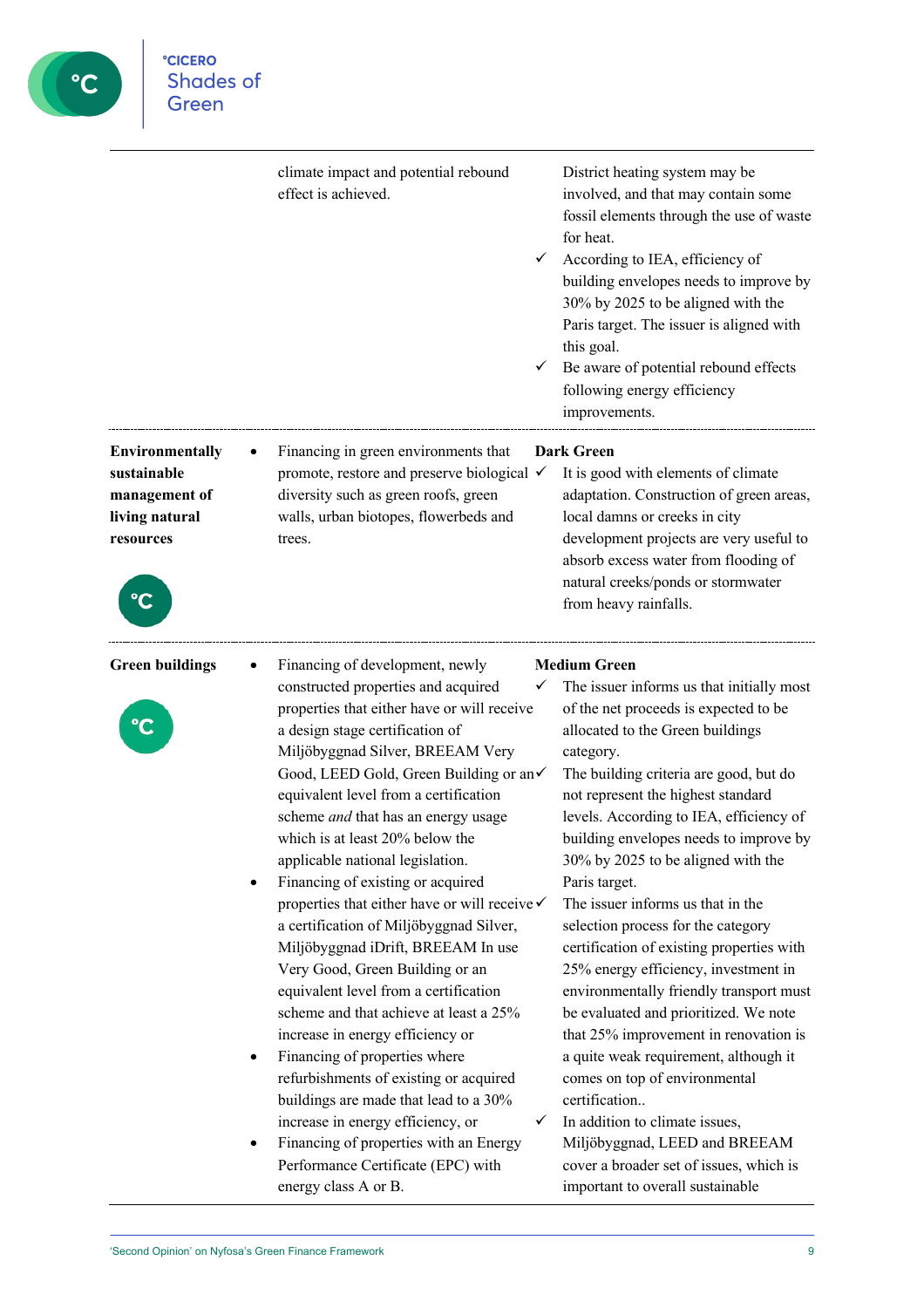|                                             | development. Miljöbyggnad also has<br>specific energy efficiency requirements<br>for each certification level. That is not<br>the case for LEED and BREEAM.<br>Some In-use certification schemes are<br>relatively weak when it comes to<br>specific energy use (e.g., Miljöbyggnad<br>iDrift), material use and other concerns.<br>In Sweden, EPC A is at least 50% better<br>✓<br>that current regulations, while EPC B is<br>between 50% and 75% of current<br>regulation for new buildings. Older<br>buildings can have labels that are up to<br>10 years old, and therefore considerably<br>weaker energy wise.<br>Refurbishment of existing buildings are<br>✓<br>often better than new constructions<br>from a climate point of view, but should<br>ideally come with greater improvements<br>in energy efficiency. |
|---------------------------------------------|----------------------------------------------------------------------------------------------------------------------------------------------------------------------------------------------------------------------------------------------------------------------------------------------------------------------------------------------------------------------------------------------------------------------------------------------------------------------------------------------------------------------------------------------------------------------------------------------------------------------------------------------------------------------------------------------------------------------------------------------------------------------------------------------------------------------------|
| <b>Pollution</b><br>prevention &<br>control | Financing of the establishment,<br><b>Dark Green</b><br>expansion or upgrades of solutions<br>Waste for heat or cooling will involve<br>$\checkmark$<br>contributing to the management,<br>fossil elements (plastic).<br>reduction and reuse of waste such as<br>Management of waste will also include<br>✓<br>systems and technologies contributing to<br>demolition projects.<br>an efficient management of waste, for<br>the purpose of reducing and recycling all<br>types of waste in the management and<br>construction of buildings.                                                                                                                                                                                                                                                                                |
| Renewable<br>energy<br>$\mathbf{C}$         | Financing of generation of renewable<br><b>Dark Green</b><br>energy such as wind power, solar panels, √<br>Facilities will have to operate at<br>heat pumps, heat exchangers and/or<br>lifecycle emissions lower than 100<br>emission-free geothermal heating and<br>gCO <sub>2</sub> e/kW to be aligned with the EU<br>cooling installations, as well as related<br>Taxonomy.<br>infrastructure investments such as grid<br>The screening for controversial projects<br>✓<br>connections and electric substations,<br>(e.g., wind power) is handled by<br>municipal/state permit processes.<br>either on an existing building or as a<br>stand-alone investment.<br>Establishing geothermal bore holes is<br>✓<br>associated with risk for heavy mineral<br>pollution.                                                    |

Table 1. Eligible project categories

°cicero<br>Shades of<br>Green

C

## **Background**

The construction and real estate sector have a major impact on our common environment. According to the National Board of Housing, Building and Planning's environmental indicators, it accounts for 32% of Sweden's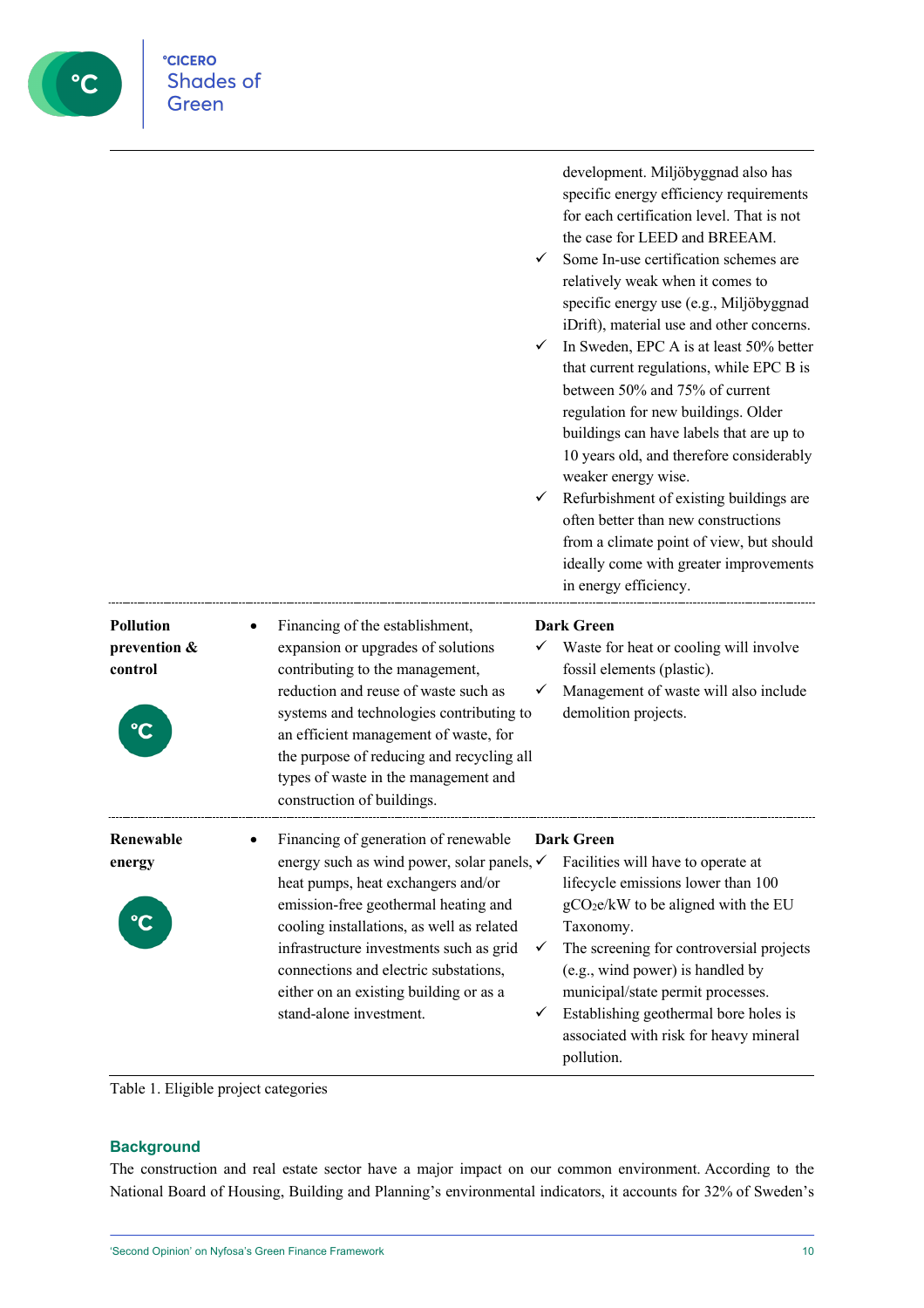energy use, 31% of waste and 19% of domestic greenhouse gas emissions. Calculations from Sveriges Byggindustrier indicate that the climate impact of new production of a house is as great as the operation of the house for 50 years.

As member of the EU, Sweden is subject to the EU's climate targets of reducing collective EU greenhouse gas emissions by 40% by 2030 compared to 1990 levels, increasing the share of renewable energy to 32% and improving energy efficiency by at least 32.5%. <sup>3</sup> The European Green Deal aims for carbon neutrality in 2050.4 Sweden has developed a National Energy and Climate Plan (NECP) in which it outlines the targets and strategies in all sectors.<sup>5</sup> These strategies include measures such as increasing renewable energy capacity, increasing energy efficiency, facilitating the large scale implementation of clean transportation alternatives, and increasing carbon sinks through reforestation and the LULUCF sector. Non-ETS emissions, of which public buildings and households are a part, must decrease by 63% by 2030.

The real estate sector accounts for a large share of primary energy consumption in most countries, and the IEA reports that the efficiency of building envelopes needs to improve by 30% by 2025 to keep pace with increased building size and energy demand – in addition to improvements in lighting and appliances and increased renewable heat sources.<sup>6</sup> The energy efficiency of buildings is dependent on multiple factors including increasing affluence and expectations of larger living areas, growth in population and unpredictability of weather, and greater appliance ownership and use. Additionally, approximately half of life-cycle emissions from buildings stem from materials/construction. The other half stems from energy use, which becomes less important over time with the increasing adoption of off-grid solutions such as geothermal and solar. All of these factors should therefore be considered in the project selection process. In addition, voluntary environmental certifications such as LEED and BREEAM or equivalents measure or estimate the environmental footprint of buildings and raise awareness of environmental issues. These points-based certifications, however, fall short of guaranteeing a low-climate impact building, as they may not ensure compliance with all relevant factors e.g., energy efficiency, access to public transport, climate resilience, sustainable building materials. Many of these factors are covered under the World Green Building Council's recommendations for best practices for developing green buildings.7 CICERO Shades of Green assesses all of these factors when evaluating the climate impact of buildings.

The Exponential Roadmap<sup>8</sup> lays out a trajectory for reducing emissions by 50% by 2030 and requires that emissions reductions strategies within the buildings sector be rapidly scaled up. The roadmap advocates for standardised strategies that are globally scalable within areas such as new procurement practices for construction and renovation that require dramatically improved energy and carbon emission standards, developing new lowcarbon business models for sharing space and smart buildings to achieve economies of scale, and allocating green bond funding for sustainable retrofitting and construction.

## **EU Taxonomy**

In March 2020, a technical expert group (TEG) proposed an EU taxonomy for sustainable finance that included a number of principles including a "Do-No-Significant-Harm" (DNSH) clause and safety thresholds for various

<sup>3</sup> https://ec.europa.eu/clima/policies/strategies/2030\_en

<sup>4</sup> https://ec.europa.eu/info/strategy/priorities-2019-2024/european-green-deal\_en

<sup>5</sup> https://ec.europa.eu/energy/topics/energy-strategy/national-energy-climate-plans\_en

<sup>6</sup> https://www.iea.org/reports/building-envelopes

<sup>7</sup> https://www.worldgbc.org/how-can-we-make-our-buildings-green

<sup>8</sup> https://exponentialroadmap.org/wp-

content/uploads/2020/03/ExponentialRoadmap\_1.5.1\_216x279\_08\_AW\_Download\_Singles\_Small.pdf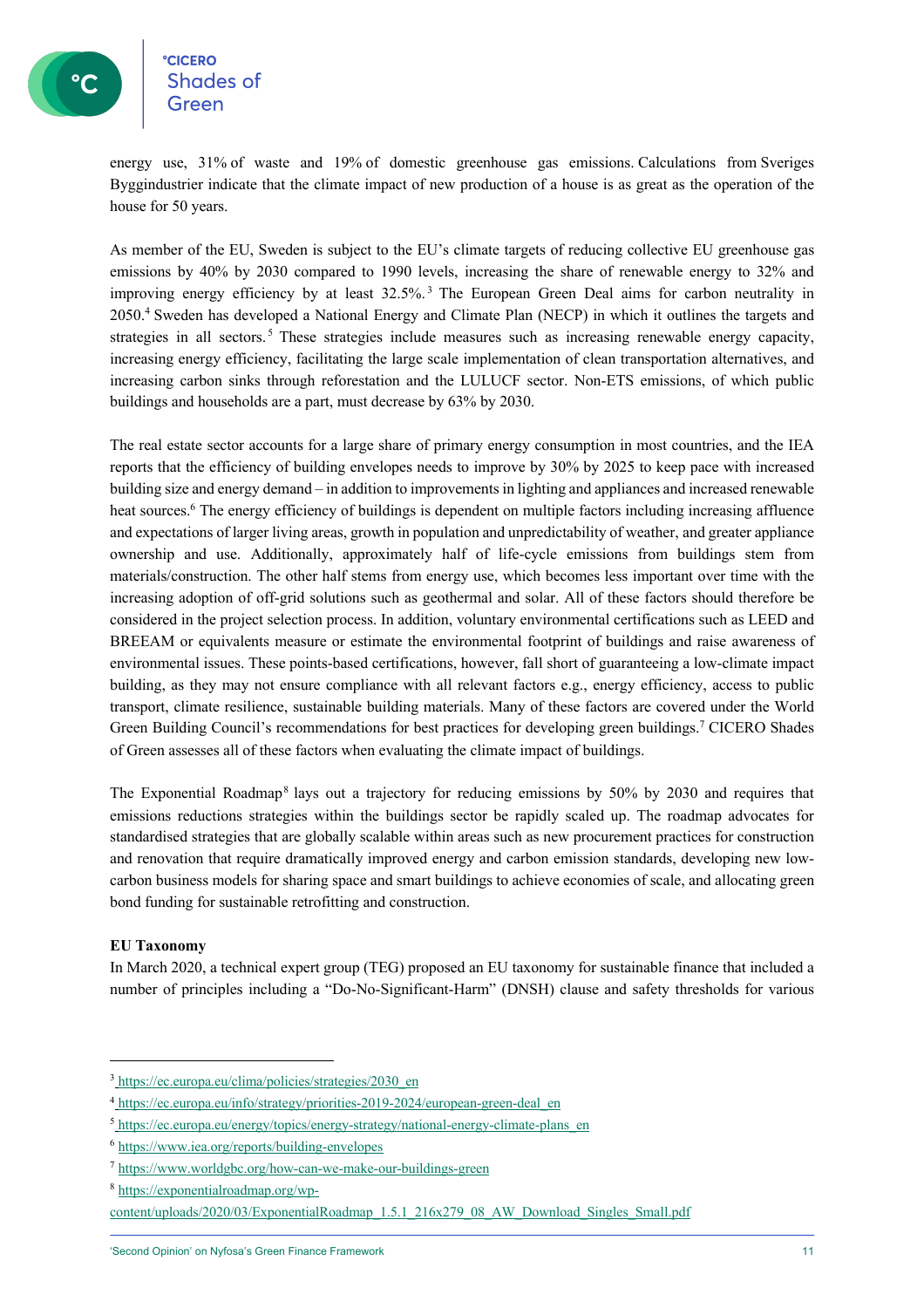°cicero<br>Shades of

types of activities.<sup>9</sup> In November 2020, EU published its draft delegated act to outline its proposed technical screening criteria for climate adaptation and mitigation objectives, respectively, which it was tasked to develop in order to take the Taxonomy after it entered into law in July<sup>10</sup>. The Do-No-Significant-Harm criteria include among other things measures such as ensuring resistance and resilience to extreme weather events, preventing excessive water consumption from inefficient water appliances, ensuring recycling and reuse of construction and demolition waste and limiting pollution and chemical contamination of the local environment. Among the stricter draft DNSH criteria are restriction on type of land that can be used for buildings (no forest, fertile soil or land with high biodiversity). In addition, the buildings should not be dedicated to extraction, storage, transport or manufacture of fossil fuels.

CICERO Green will not here verify Nyfosa's framework against the full EU taxonomy, but notes that the updated taxonomy includes specific thresholds for the real estate sector, some of which can briefly be summarized as follows:

- 1. The design and construction of new buildings needs to ensure a net primary energy demand that is at least 20% lower than the threshold set for the nearly zero-energy building (NZEB) requirements in national regulation.
- 2. Ownership or acquisition of buildings built before 2021 should have an Energy Performance Certificate label A.
- 3. Renovations should deliver 30% primary energy savings.
- 4. Large non-residential buildings should have dedicated energy management system.

It is currently unclear what will be in the final taxonomy and how this will apply to Sweden, but it is reasonable to expect that new buildings with energy use 20% below present regulation would be aligned with the taxonomy. The screening criteria for ownership and acquisition of buildings built before 2021 seems very strict (EPC A) and may be changed after the public hearing.

It is anticipated that activities related to energy efficiency, including installation of solar panels, heat pumps, extension of district heating and cooling, are to be classified as sustainable according to the EU Taxonomy.

## **Governance Assessment**

Four aspects are studied when assessing the Nyfosa's governance procedures: 1) the policies and goals of relevance to the green finance framework; 2) the selection process used to identify eligible projects under the framework; 3) the management of proceeds; and 4) the reporting on the projects to investors. Based on these aspects, an overall grading is given on governance strength falling into one of three classes: Fair, Good or Excellent. Please note this is not a substitute for a full evaluation of the governance of the issuing institution, and does not cover, e.g., corruption.

Prior to acquisitions, both technical and environmental due diligence are performed, where climate risks are included as part of the analysis. Here, among other things, topography and location in relation to communications and means of transport are considered. The analysis is carried out both with external experts and by the transaction team in Nyfosa. Identified risks and measures are, where applicable, entered in the property's business plan to be remedied / monitored during the holding period by the management. Environmental certifications are performed

<sup>9</sup> Taxonomy: Final report of the Technical Expert Group on Sustainable Finance, March 2020.

https://ec.europa.eu/knowledge4policy/publication/sustainable-finance-teg-final-report-eu-taxonomy\_en

<sup>10</sup> https://ec.europa.eu/info/law/better-regulation/have-your-say/initiatives/12302-Climate-change-mitigation-and-adaptationtaxonomy#ISC\_WORKFLOW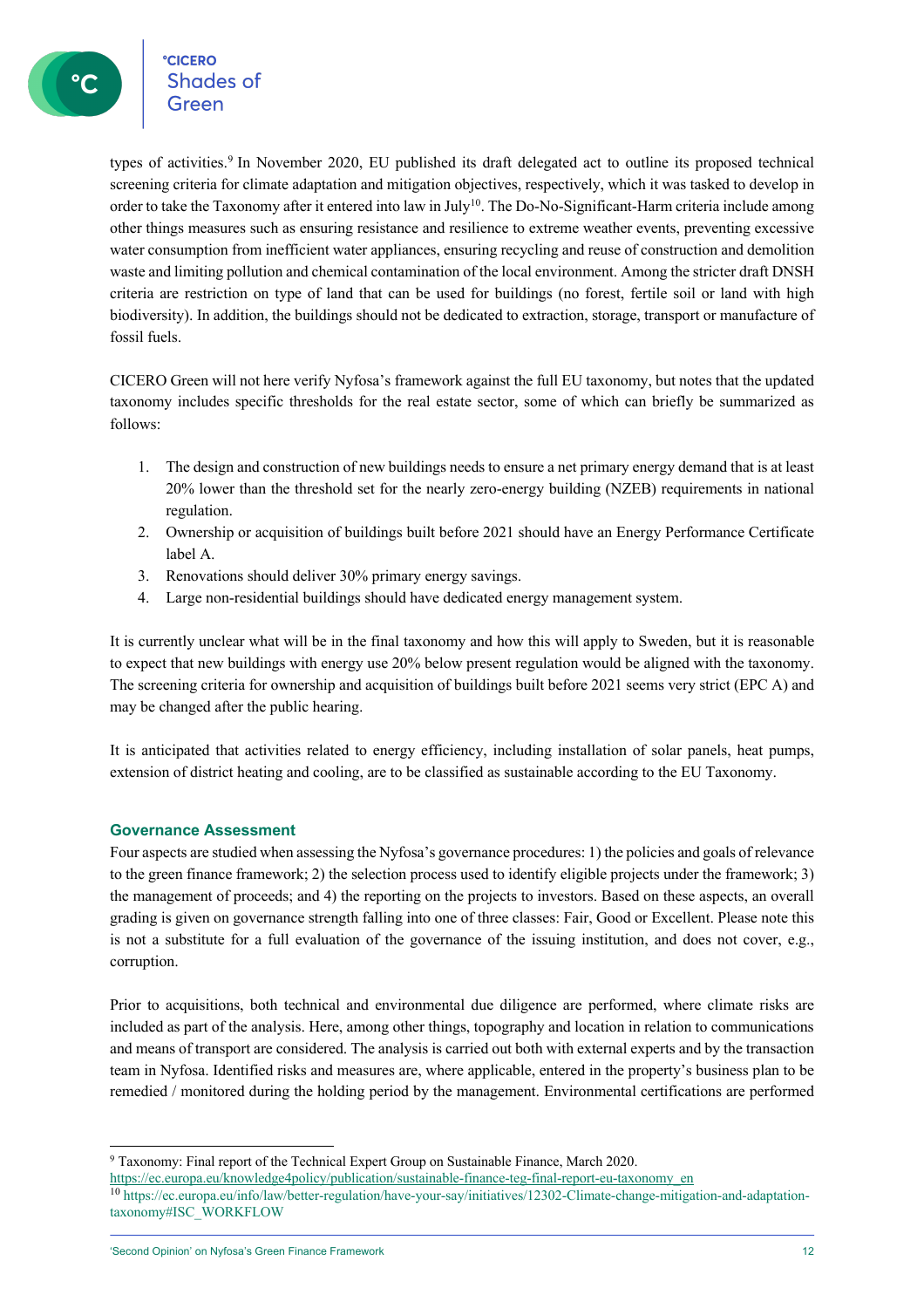eccero<br>Shades of

according to established international systems BREEAM, Miljöbyggnad, Green Building etc., with external expertise. Nyfosa does not follow the TCFD guidelines on climate risks reporting.

All of Nyfosa's properties are valued by external valuers every quarter. External valuation reports, from the time of acquisition for the property, as well as relevant decision material previously compiled and presented regarding the property, will be reviewed by the GFC in connection with allocation decisions. Life cycle analyses, and the need for analysis of possible lock-in effects, will be done if necessary, depending on the type of project in question.

The reporting of impacts will be based on grid factors as follows: For district heating, Nyfosa will use the energy companies' stated values (different values and not degree day corrected), for electricity production they use Vattenfall's reported emission factor  $(8.45 \text{ gCO}_2/\text{kWh})$ . The reporting is on a portfolio basis and is good.

The overall assessment of Nyfosa's governance structure and processes gives it a rating of Good.



## **Strengths**

The framework has many categories that are shaded Dark Green. However, the main category, Green buildings, is given a shading of Medium green, as it allows for buildings not aligned with passive houses or zero-energy buildings and some of the energy efficiency criteria for renovation are weaker. A commitment to substantial reporting of impacts increases transparency to investors and is a clear strength of the framework.

Nyfosa has a high awareness of, and focus on, waste and material use and re-use. Nyfosa is in the process of establishing a monitoring and accounting system for energy and greenhouse gas emissions. Nyfosa's target of improving the energy efficiency by 10% from 2020 to 2025 is modest (an annual improvement of 2.1%), and there are no targets on greenhouse gas emissions yet. Energy data and screening of energy potential is produced in collaboration with the technology consulting company Bengt Dahlgren (https://bengtdahlgren.se/) and is based on energy data from the energy monitoring system Mestro (https://mestro.com/sv/). This means that the Green Finance Committee's selection is based on Bengt Dahlgren's work. There will also be an annual limited assurance from an external auditor on Nyfosa's allocation process.

## **Weaknesses**

We find no material weaknesses in Nyfosa's Green finance framework.

## **Pitfalls**

The CICERO Dark Green shading is difficult to achieve in particular in the real estate sector because buildings have a long lifetime. CICERO Dark Green shading in this sector should therefore conform to strict measures and is reserved for the highest building standards such as LEED Platinum, Zero-Energy buildings and passive houses. Nyfosa has as yet no quantitative targets for GHG emissions. The issuer is encouraged to consider construction phase emissions and systematically work on reducing emissions related to transportation to and from the properties. Shopping malls in particular have the potential to indirectly generate considerable amount of traffic. The green buildings eligible under Nyfosa's framework are falling short of the long-term vision of zero-energy buildings or passive houses.

For the Green building criteria of Energy Performance Certificate A or B, we note that for older buildings these labels can be up to 10 years old and hence considerably weaker that current labels for new buildings.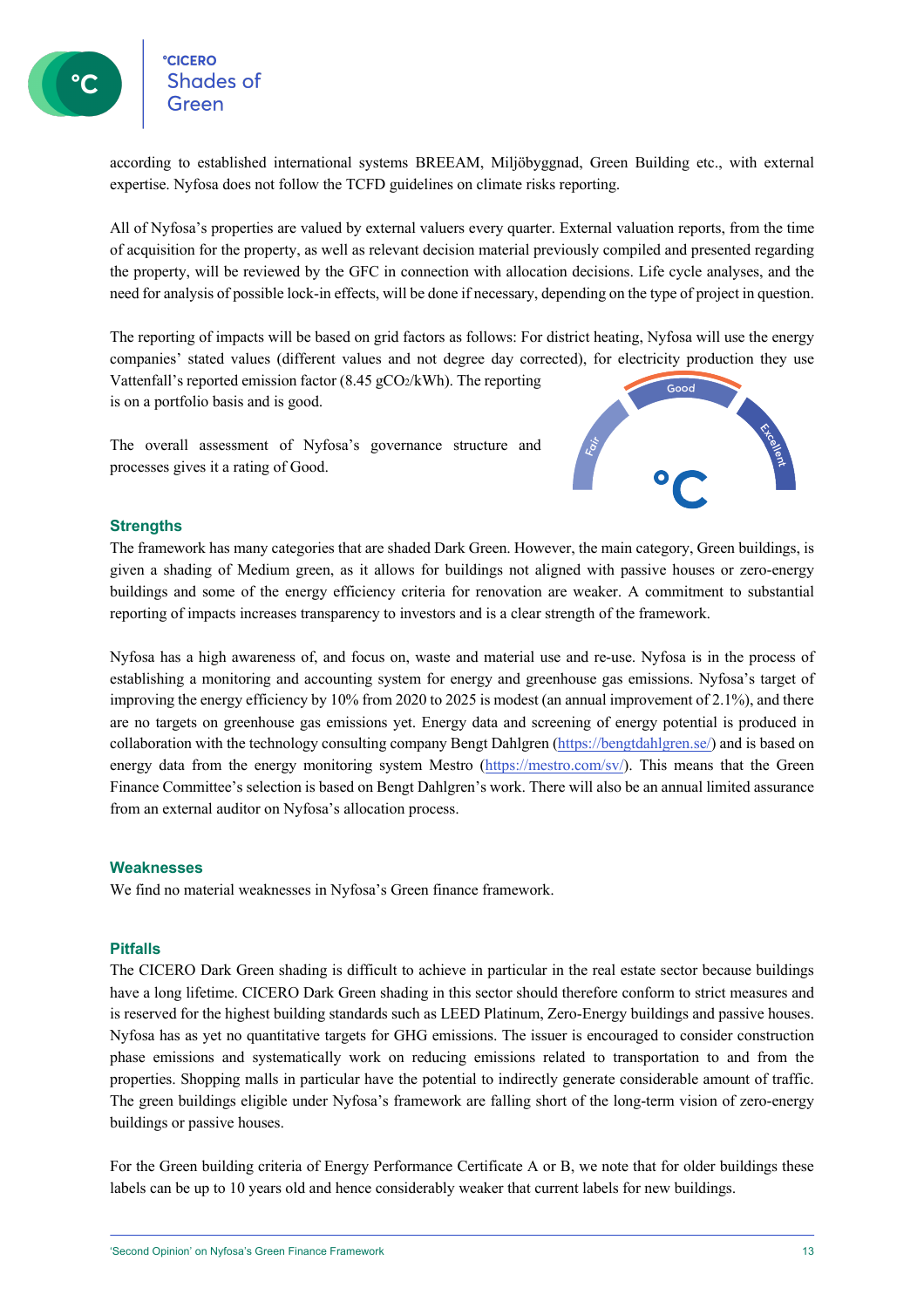**CICERO** <sup>e</sup>cicero<br>Shades of

We note that district heating is the predominant heating method in Sweden and represents a major part of Nyfosa's energy use. Also, most of the district heating companies seek to minimize the use of oil or other fossil fuels. However, when waste-to-energy is utilized, it is sometimes difficult to know the fossil fraction of the waste stream, e.g., the amount of plastics. Again, many Swedish district heating companies have strong policies to minimize these types of fractions, but without specific information of suppliers of district heating, it is difficult to guarantee totally against the use of some fossil fractions.

The bulk of the projects in the framework is not considered to be controversial, as they mainly concern certifications. Exceptions can be larger geothermal and photovoltaic systems as well as wind turbines that can affect local urban and landscape image and fauna. This type of project is handled by municipal/state permit processes.

Nyfosa has a large amounts of existing paved areas/parking spaces on their properties. They work to improve the environments, mainly regarding stormwater management and ecological connections in their development projects as well as the development of charging stations at these properties.

Efficiency improvements may lead to rebound effects. When the cost of an activity is reduced there will be incentives to do more of the same activity. From the project categories in table 1, an example is energy efficiency investments in buildings which in part may lead to more energy use or a failing to reach the potential reductions. Nyfosa's work with its property users can actively mitigate the risk of rebound effects related to energy efficiency.

In a low carbon 2050 perspective the energy performance of buildings is expected to be improved, with passive and plus house technologies becoming mainstream and the energy performance of existing buildings greatly improved through refurbishments. Nyfosa's green finance framework is not quite there yet, but is taking valuable steps towards this long-term vision. More stringent criteria would have been required for a darker shading.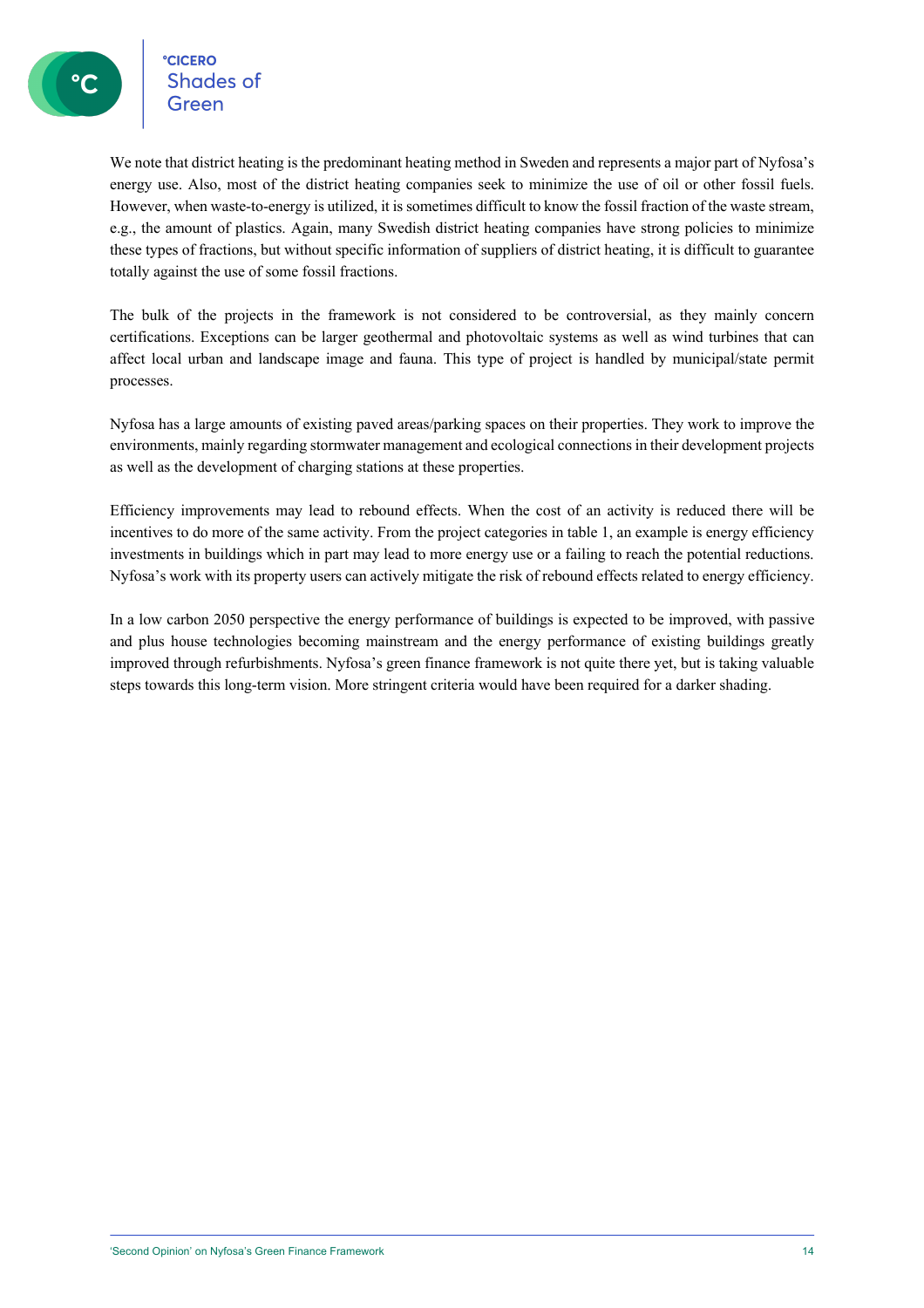

 $\bullet$ 

# **Appendix 1:**  Referenced Documents List

| <b>Number</b> | <b>Document Document Name</b>                                           | <b>Description</b>                                                 |
|---------------|-------------------------------------------------------------------------|--------------------------------------------------------------------|
| 1             | Nyfosa Green Finance Framework ver4 sent to<br>Cicero                   | Nyfosa's Green Finance Framework dated<br>March 25, 2021           |
| 2             | 1390974.pdf                                                             | Nyfosa's Annual Report 2020                                        |
| 3             | Nyfosa Hallbarhetsrapport 2020                                          | Nyfosa's Sustainability Report 2020 (part of the<br>Annual Report) |
| 4             | Globala hållbarhetsmål - Nyfosa                                         | Global Sustainability goals of relevance to<br>Nyfosa              |
| 5             | Strategiskt grönt ramverk — Nyfosa                                      | Nyfosa's Strategic Green Framework                                 |
| 6             | Styrning och policyer — Nyfosa                                          | Nyfosa's Governance and Policies                                   |
| 7             | Fastighetsbranschens-uppforandekod-for-<br>leverantorer_code-of-conduct | The real estate industry's code-of-conduct                         |